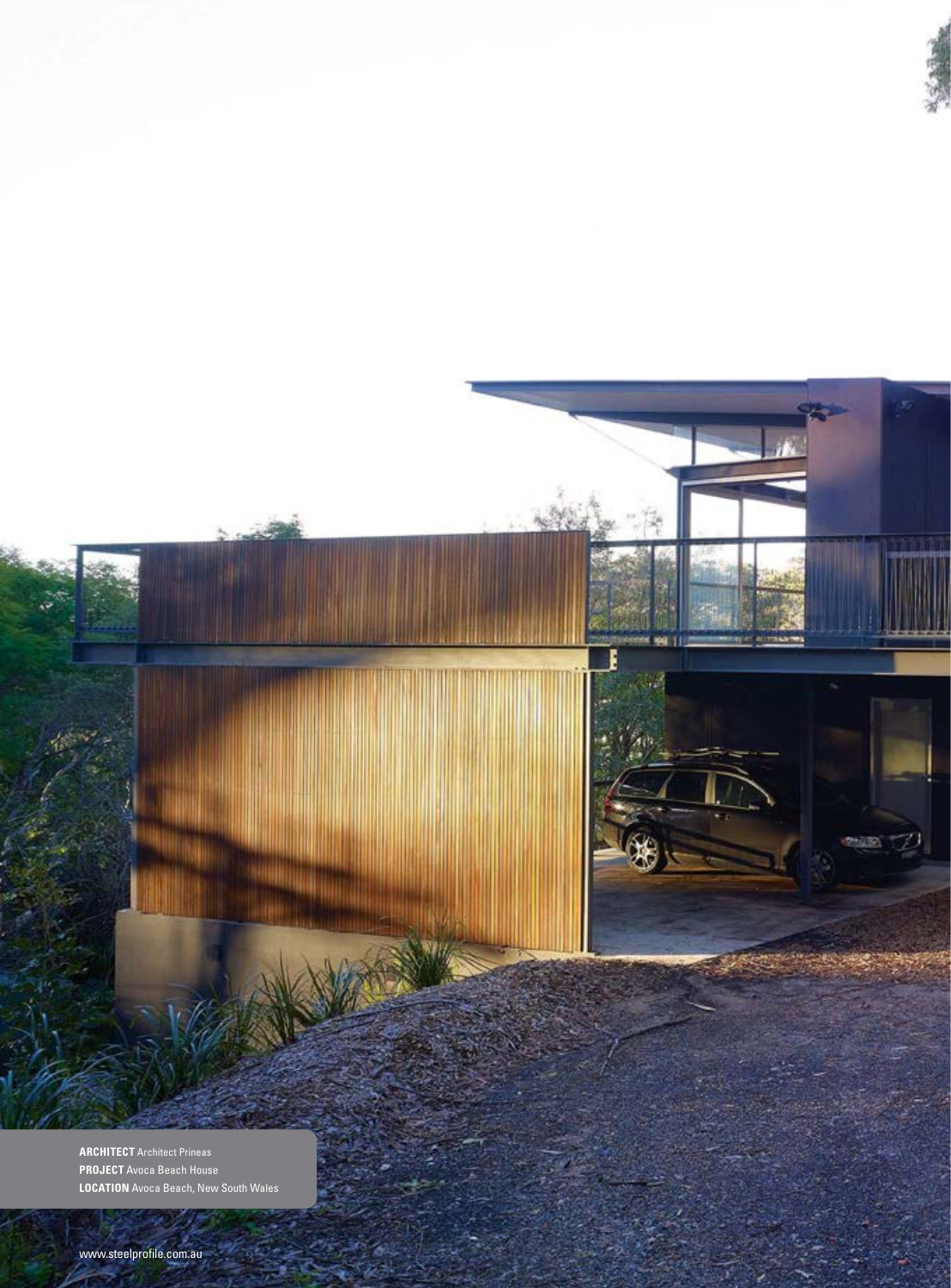## TRO VNG

A coastal steel-framed house by Architect Prineas stays true to the Australian beach shack tradition and creates a magical treehouse feeling.Words **Trisha Croaker** Photography **Brett Boardman**

37 PASSAGE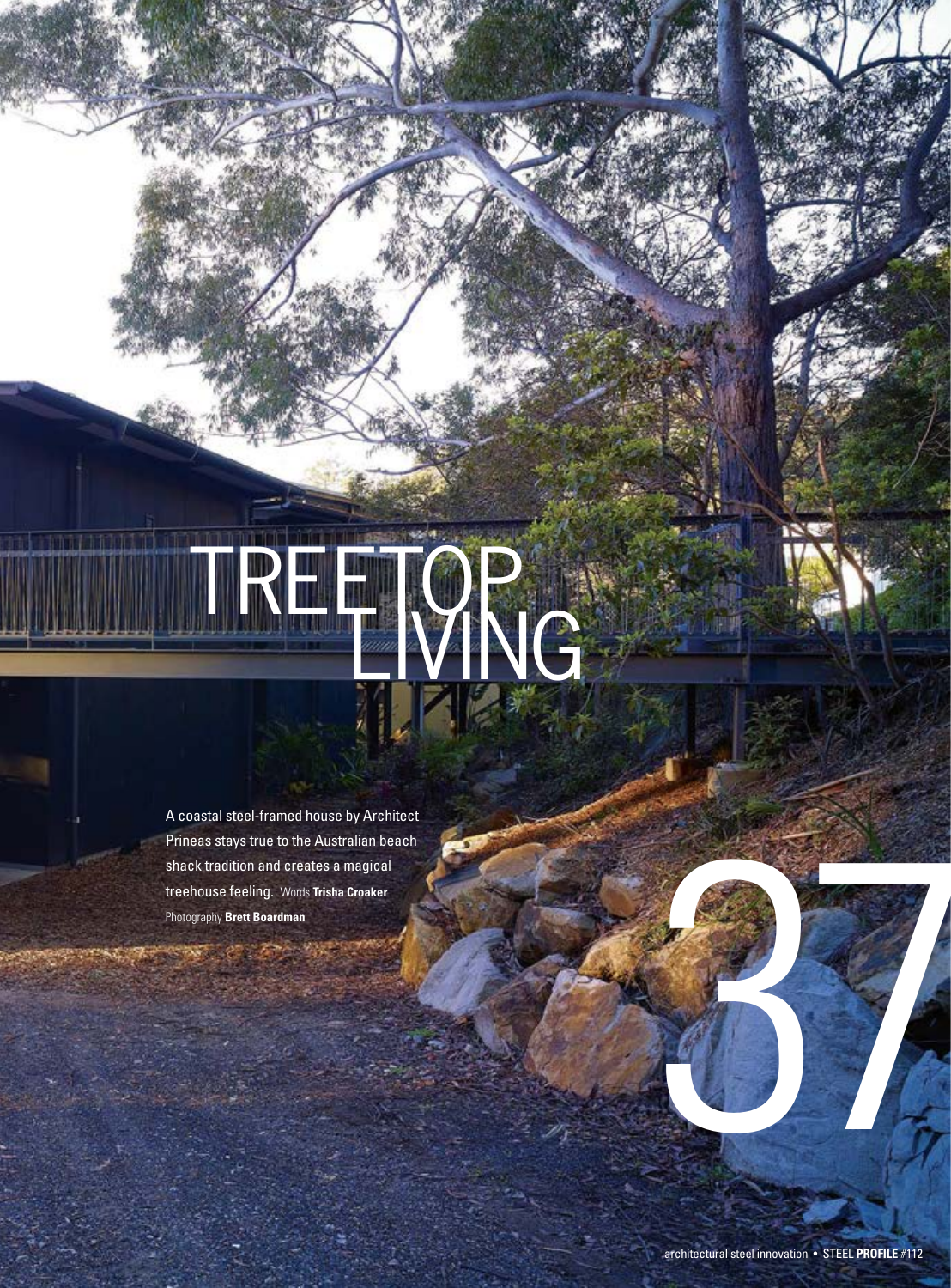**The New South Wales Central Coast, like**<br>
most of Australia's populated coastline,<br>
was once the domain of the unobtrusive,<br>
modest fibro beach shack sitting quietly on site he New South Wales Central Coast, like most of Australia's populated coastline, was once the domain of the unobtrusive, so that nature could speak.

Given the area's natural beauty and proximity to Sydney and Newcastle, the Central Coast was always destined for development. But need so much of the new residential work be so, well, large and unresponsive to its location? Architect Prineas understands how contemporary weekenders can meet contemporary needs in a more restrained way.

For more than 25 years, Sydney-based architect Eva-Marie Prineas visited the Central Coast, staying with family and friends in an unassuming two-bedroom fibro cement beach shack at glorious Avoca Beach. Surrounded by bush and towering eucalypts, the house sat five minutes from the beach and was the source of cherished holiday memories.

As the owners' family expanded with grandchildren, they decided to rebuild. Knowing the site intimately, Prineas was the obvious choice as architect.

"The brief was simple," she says. "Our clients loved the trees on site and wanted to feel like they were living in a really light 'treehouse'. Importantly, while the existing shack's surrounds were now significantly developed, they wanted to retain the spirit of holidays spent in the original structure." The area had become increasingly dotted with "monoliths". The neighbouring houses were clearly in one of two camps – either of the Australian beach vernacular and appropriate for their location, or not so. Prineas says it was crucial to all involved that the new house was appropriate. Her client's house needed to be relaxed, not excessively sized and very much connected to the landscape. The brief was for it to be highly adaptable and responsive – cosy for two occupants but flexible and generous enough to accommodate multiple families visiting together.

"The detailing of exposed steel is key to the language of the architecture... the intent is a sense of camping on an edge amongst the trees and this is achieved through fine steel detailing that seemingly allows the roofs to float"



Prineas' solution was to position the house along the site's top southern edge, where it 'camps' over the original shack footprint, minimising disruption to the land and allowing much of the block to be regenerated by bushland. She then built upwards with a compact two-storey high, one-room wide design that gently turns away from the street to the south, to open completely to the treed block and the north. Living and sleeping areas face the block, with services, bathrooms, laundry, storage and kitchen positioned against the southern service wall.

Materials and their treatment are deliberately simple and speak to the tradition of low maintenance, relaxed beach shacks. Externally, darkly painted fibre cement sheeting has been used to ensure a low profile from the street, and to acknowledge the original fibro structure. Being in a bushfireprone area, the cladding also needed to be noncombustible. Contrasting internal white walls feature throughout, ensuring a light and open spaciousness.

While the house's spirit is firmly in the trees, this is made possible by relying on steel which is used extensively throughout – from its custommade letterbox at the arrival point, to its roofing,

balustrades and structure. "Steel became the main structural material, and everything else fell into line with that," Prineas says.

Her 'treehouse' idea was for a slim, elegant structure and exposed steel was used to realise it. Working very closely with structural engineers, she used steel to produce a structure that was "incredibly thin" – a result not achievable with other building materials. "The detailing of exposed steel is key to the language of the architecture. The intent is a sense of camping on an edge amongst the trees and this is achieved through fine steel detailing that seemingly allows the roofs to float, detached from structure." LYSAGHT CUSTOM ORB® made from COLORBOND® steel in the colour Woodland Grey® was used for the steel roofing because of its light weight, durability and profile, ensuring the structure blended discreetly among the eucalypts.

To enhance this sense of floating through tree tops, Prineas used fully retractable floor-to-ceiling glazed doors on all north-facing rooms upstairs, which transforms those spaces into 'balconies' which connect immediately to the outside. To achieve this, a finely detailed steel balustrade wraps around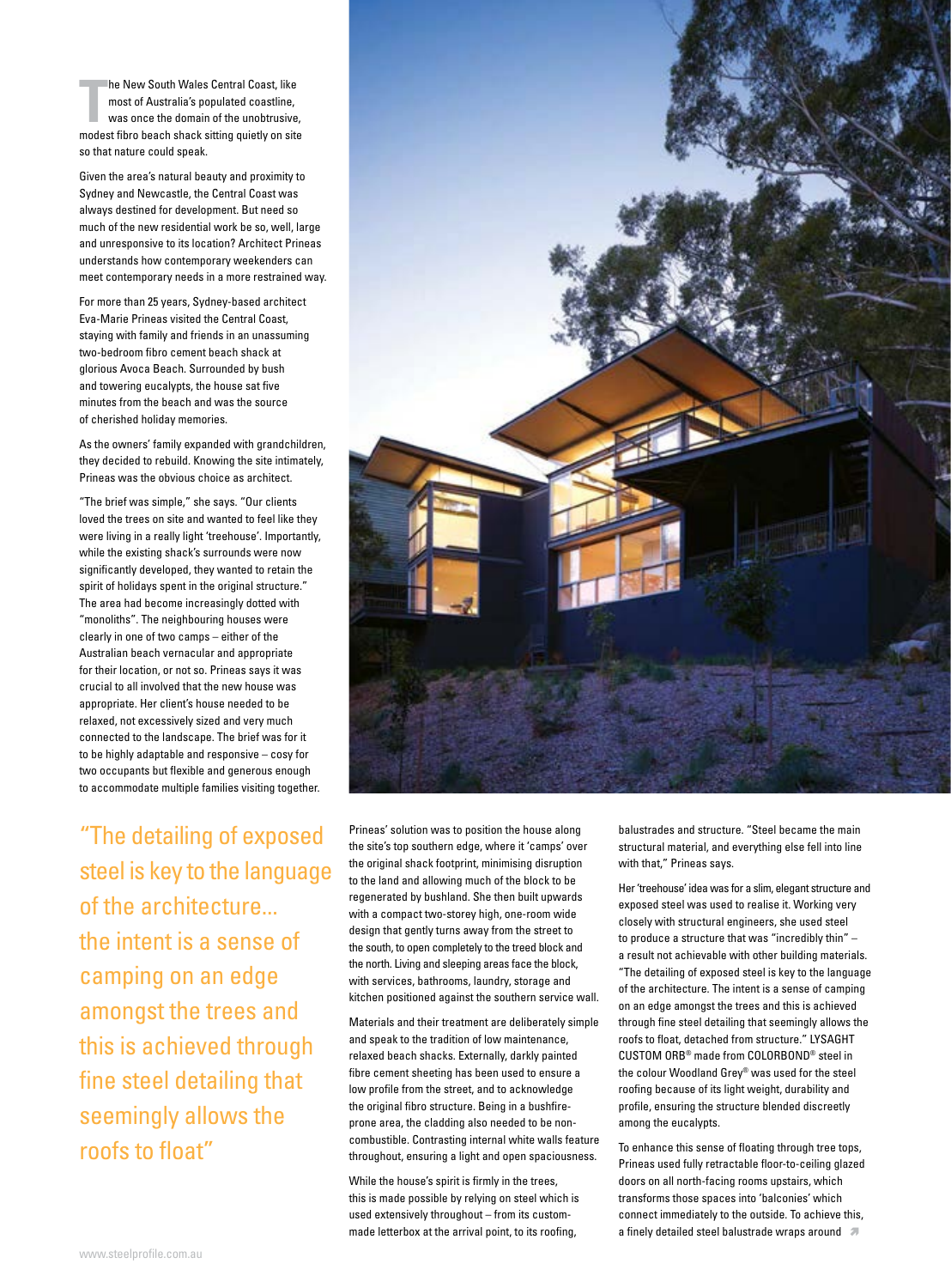







TOP: A light steel bridge connects house and street, with darkly painted fibre cement sheeting used to maintain a low profile

LEFT: By exposing tapered rafters externally and lining the underside of roof purlins, the roofs appear to float lightly into the treetops 39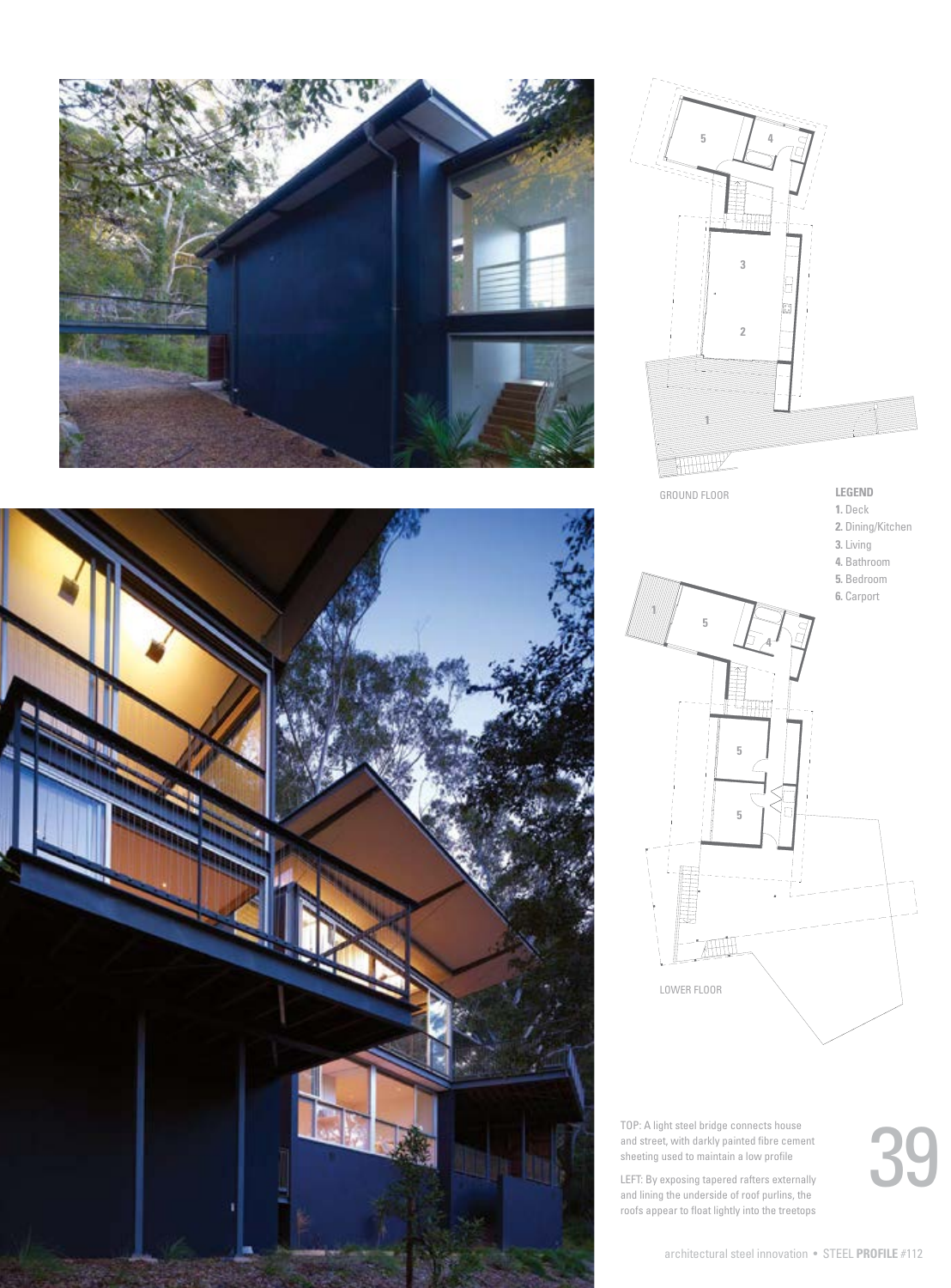

LEFT A finely detailed steel balustrade allows all living spaces to be opened fully to the outdoors

BELOW LEFT: Living and bedroom spaces face east, with fully retractable windows and doors heightening the sensation of treetop living

BELOW RIGHT: Stainless steel wire run vertically in a zigzag pattern is used for the balusters, creating the impression of strength, security and gossamer fineness

## **Panel says**

This beach house is a fine piece of work. We found it simple, straightforward, and elegant – the detailing of exposed steel is key to the architectural language. Steel is used effectively in the entry bridge, structural posts and roof sheeting, with fine steel members seemingly allowing roofs to float detached from structure. Sympathetic attention to detail includes steel balustrades, stainless steel balusters and micaceous iron oxide coating, used to blur the threshold between internal spaces and the landscape beyond. This project demonstrates a delightful spatially light feel, the kind only achievable through the large spans that steel allows.